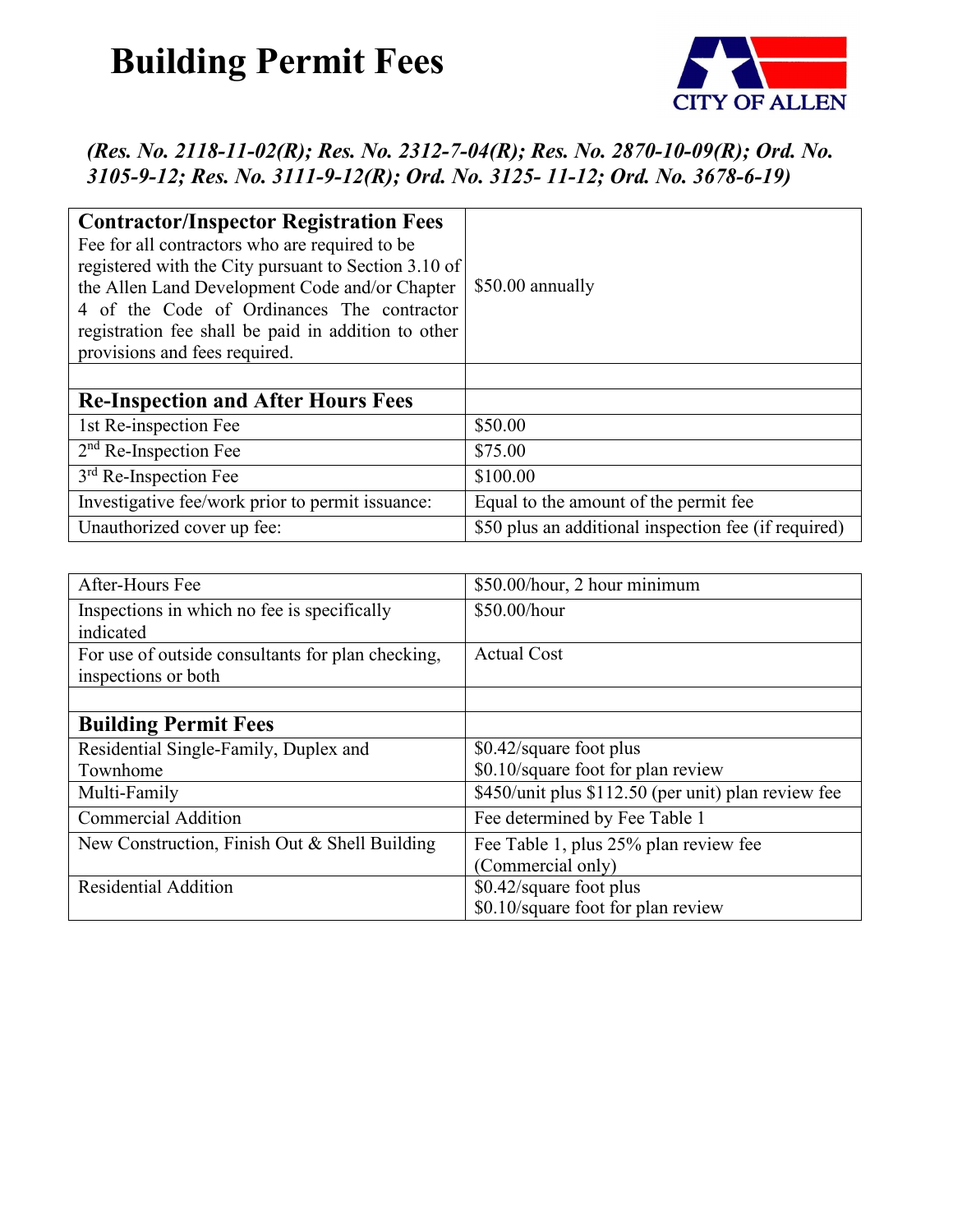| <b>Residential Alteration</b>         |                                   |
|---------------------------------------|-----------------------------------|
| 1) Over-the-Counter Permits (includes | \$75.00                           |
| electrical, mechanical, and plumbing  |                                   |
| trades)                               |                                   |
| 2) Solar                              | \$300.00                          |
| 3) Window Replacement                 | \$150.00                          |
| 4) Accessory Building $< 120$ sq ft   | \$25.00                           |
| 5) Accessory Building $> 120$ sq ft   | \$50.00                           |
| 6) Arbor/Patio/Carport                | \$200.00                          |
| 7) Concrete                           | \$50.00                           |
| 8) Fire Place/Fire Pit/Grill          | \$90.00                           |
| $9)$ Misc.                            | \$50.00                           |
| 10) Outdoor Kitchen                   | \$90.00                           |
| 11) Retaining Wall                    | \$150.00                          |
| 12) Storm Shelter                     | \$100.00                          |
| 13) Complete HVAC System              | \$175.00                          |
| <b>Commercial Alteration</b>          | Fee Table 1, minus a 30% discount |

| <b>Single Fee Items</b>                   |                                                                                                      |
|-------------------------------------------|------------------------------------------------------------------------------------------------------|
| <b>Accessory Structures</b>               |                                                                                                      |
| 1) 120 sq. ft or less                     | \$25.00                                                                                              |
| 2) In Excess of 120 sq. ft.               | \$50.00                                                                                              |
| Certificate of Occupancy                  | \$100.00                                                                                             |
| Demolition                                | \$50.00                                                                                              |
| Duplicate Permit (Re-print)               | \$3.00                                                                                               |
| Fence (Residential only)                  | \$25.00                                                                                              |
| <b>Foundation Repair</b>                  | \$50.00                                                                                              |
| Landscape Irrigation Permit               |                                                                                                      |
| 1) One and Two-Family Dwelling            | \$75.00                                                                                              |
| 2) Commercial and Multi-Family            | \$10/zone                                                                                            |
| 3) Minimum Fee                            | \$75.00                                                                                              |
| 4) Maximum Fee                            | \$500.00                                                                                             |
| Moving                                    | \$50.00                                                                                              |
| Re-roofing – Residential Only             | \$150.00                                                                                             |
| (repairs/replacements exceeding 1 sq. ft. |                                                                                                      |
| Screening Wall                            | \$40.00                                                                                              |
| Spa Permit                                | \$50.00                                                                                              |
| Swimming Pool, In Ground                  | \$150.00                                                                                             |
| Swimming Pool, Above Ground               | \$50.00                                                                                              |
| <b>Temporary Building</b>                 | \$50.00                                                                                              |
| Water Heater                              | \$30.00                                                                                              |
|                                           | *Note: any fee not mentioned shall be based on actual cost and then determined by using Fee Table 1. |